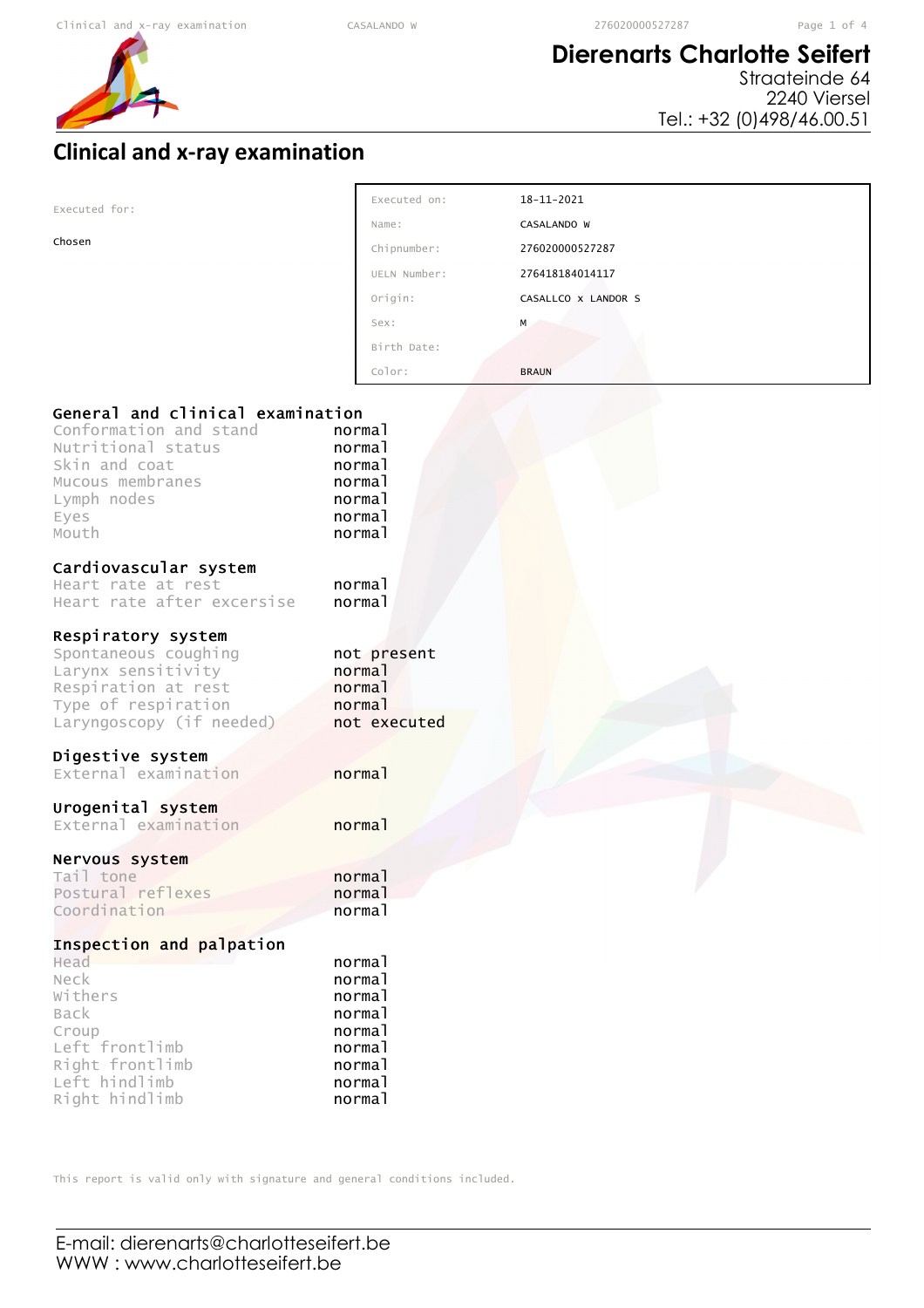## **Dierenarts Charlotte Seifert**



| Fore Hooves and hind hooves<br>Horn quality<br>Hoof percussion<br>Hoof inspection<br>Size and shape       |                    | normal<br>normal<br>normal<br>normal                             |                                                                                                          |  |  |
|-----------------------------------------------------------------------------------------------------------|--------------------|------------------------------------------------------------------|----------------------------------------------------------------------------------------------------------|--|--|
| Gait<br>walking on hard surface<br>Straight line<br>Small circle left<br>Small circle right               |                    | normal<br>normal<br>normal                                       |                                                                                                          |  |  |
| Trotting on hard surface<br>Straight line<br>Small circle left<br>Small circle right                      |                    | normal<br>normal<br>normal                                       |                                                                                                          |  |  |
| Trotting on soft surface                                                                                  |                    |                                                                  |                                                                                                          |  |  |
| Small circle left<br>Small circle right                                                                   |                    | normal<br>normal                                                 |                                                                                                          |  |  |
| Cantering on soft surface<br>Small circle left<br>Small circle right                                      |                    | normal<br>normal                                                 |                                                                                                          |  |  |
| Flexion tests<br>LF: forced flexion:<br>RF: forced flexion:<br>LH: forced flexion:<br>RH: forced flexion: |                    | not sensitive<br>not sensitive<br>not sensitive<br>not sensitive | Trotting away: not lame<br>Trotting away: not lame<br>Trotting away: not lame<br>Trotting away: not lame |  |  |
| Spavin tests<br>LH: forced flexion:                                                                       |                    | not sensitive                                                    | Trotting away: not lame                                                                                  |  |  |
| RH: forced flexion:<br>Inspection of stifle:                                                              | Norma <sub>1</sub> | not sensitive                                                    | Trotting away: not lame                                                                                  |  |  |
|                                                                                                           |                    |                                                                  |                                                                                                          |  |  |

During the examination there were no indications of vices. After the examination blood samples were taken for investigation of banned substances.

### Conclusion (X Yes O No):

### Clinical examination:

x No abnormal findings O Abnormal findings (see examination protocol)

### Radiological Findings:

- X Good
- O Satisfactory
- O Moderate
- O Unsatisfactory

x Acceptable o Increased risk

o Not acceptable

### The horse receives a normal medical risk as a sport horse.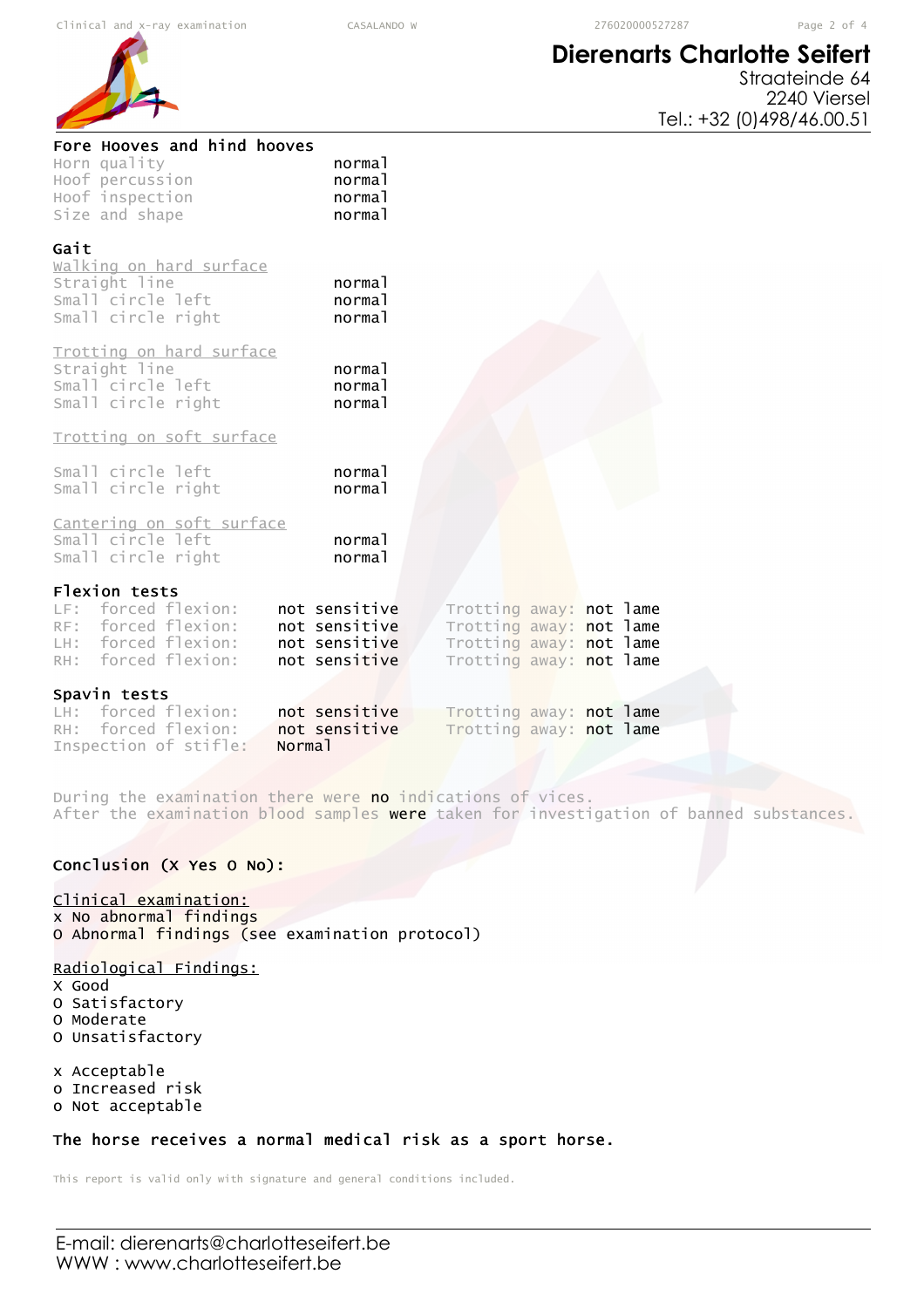# **Dierenarts Charlotte Seifert**

Straateinde 64 2240 Viersel Tel.: +32 (0)498/46.00.51



Other findings and remarks: no